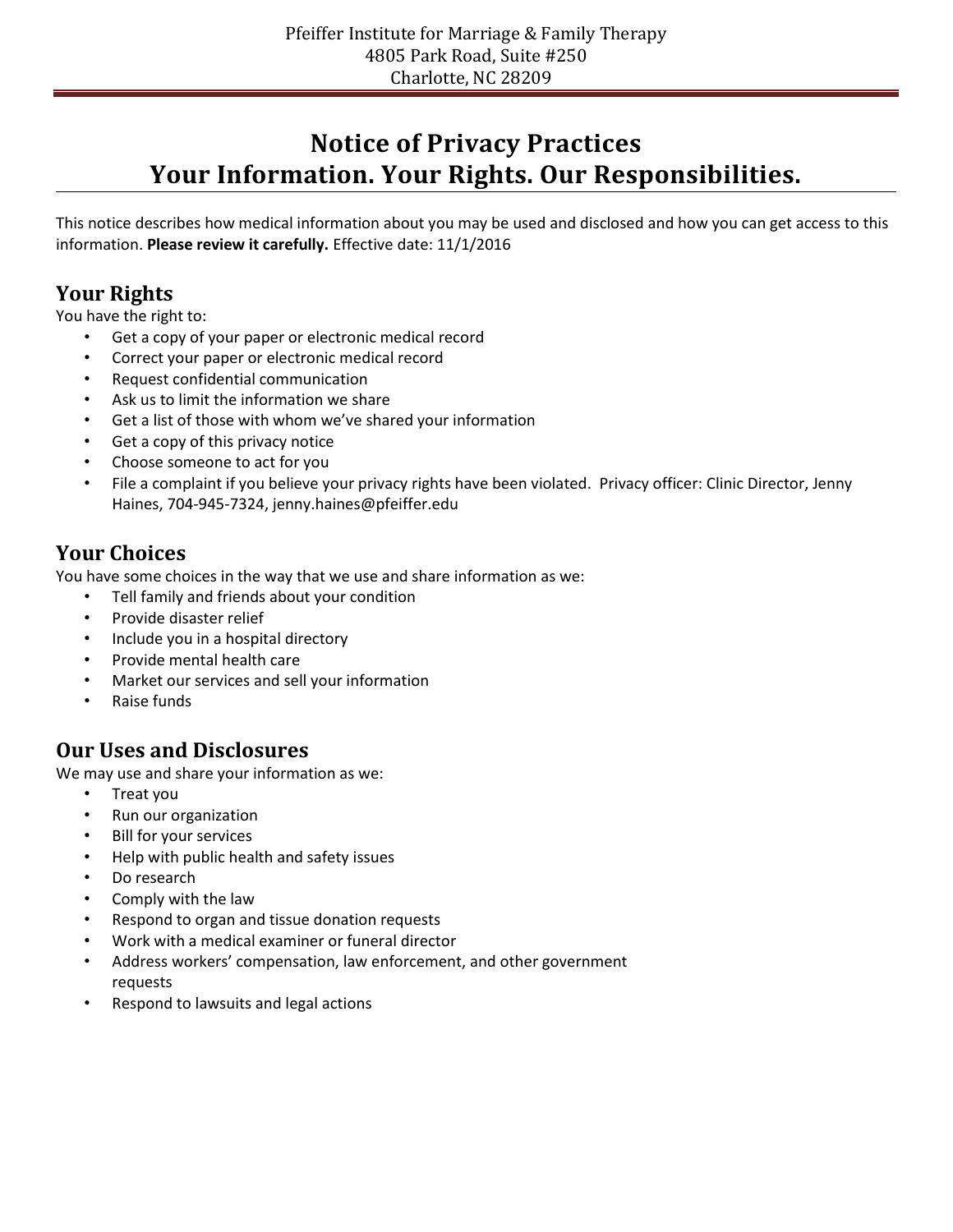# **Your Rights**

**When it comes to your health information, you have certain rights.** This section explains your rights and some of our responsibilities to help you.

## **Get an electronic or paper copy of your medical record**

- You can ask to see or get an electronic or paper copy of your medical record and other health information we have about you. Ask us how to do this.
- We will provide a copy or a summary of your health information, usually within 30 days of your request. We may charge a reasonable, cost-based fee.

## **Ask us to correct your medical record**

- You can ask us to correct health information about you that you think is incorrect or incomplete. Ask us how to do this.
- We may say "no" to your request, but we'll tell you why in writing within 60 days.

## **Request confidential communications**

- You can ask us to contact you in a specific way (for example, home or office phone) or to send mail to a different address.
- We will say "yes" to all reasonable requests.

### **Ask us to limit what we use or share**

- You can ask us not to use or share certain health information for treatment, payment, or our operations. We are not required to agree to your request, and we may say "no" if it would affect your care.
- If you pay for a service or health care item out-of-pocket in full, you can ask us not to share that information for the purpose of payment or our operations with your health insurer. We will say "yes" unless a law requires us to share that information.

### **Get a list of those with whom we've shared information**

- You can ask for a list (accounting) of the times we've shared your health information for six years prior to the date you ask, who we shared it with, and why.
- We will include all the disclosures except for those about treatment, payment, and health care operations, and certain other disclosures (such as any you asked us to make). We'll provide one accounting a year for free but will charge a reasonable, cost-based fee if you ask for another one within 12 months.

## **Get a copy of this privacy notice**

You can ask for a paper copy of this notice at any time, even if you have agreed to receive the notice electronically. We will provide you with a paper copy promptly.

### **Choose someone to act for you**

- If you have given someone medical power of attorney or if someone is your legal guardian, that person can exercise your rights and make choices about your health information.
- We will make sure the person has this authority and can act for you before we take any action.

## **File a complaint if you feel your rights are violated**

- You can complain if you feel we have violated your rights by contacting us using the information on page 1.
- You can file a complaint with the U.S. Department of Health and Human Services Office for Civil Rights by sending a letter to 200 Independence Avenue, S.W., Washington, D.C. 20201, calling 1-877-696-6775, or visiting **www.hhs.gov/ocr/privacy/hipaa/complaints/.**
- We will not retaliate against you for filing a complaint.

## **Your Choices**

**For certain health information, you can tell us your choices about what we share.** If you have a clear preference for how we share your information in the situations described below, talk to us. Tell us what you want us to do, and we will follow your instructions.

In these cases, you have both the right and choice to tell us to:

- Share information with your family, close friends, or others involved in your care
- Share information in a disaster relief situation
- Include your information in a hospital directory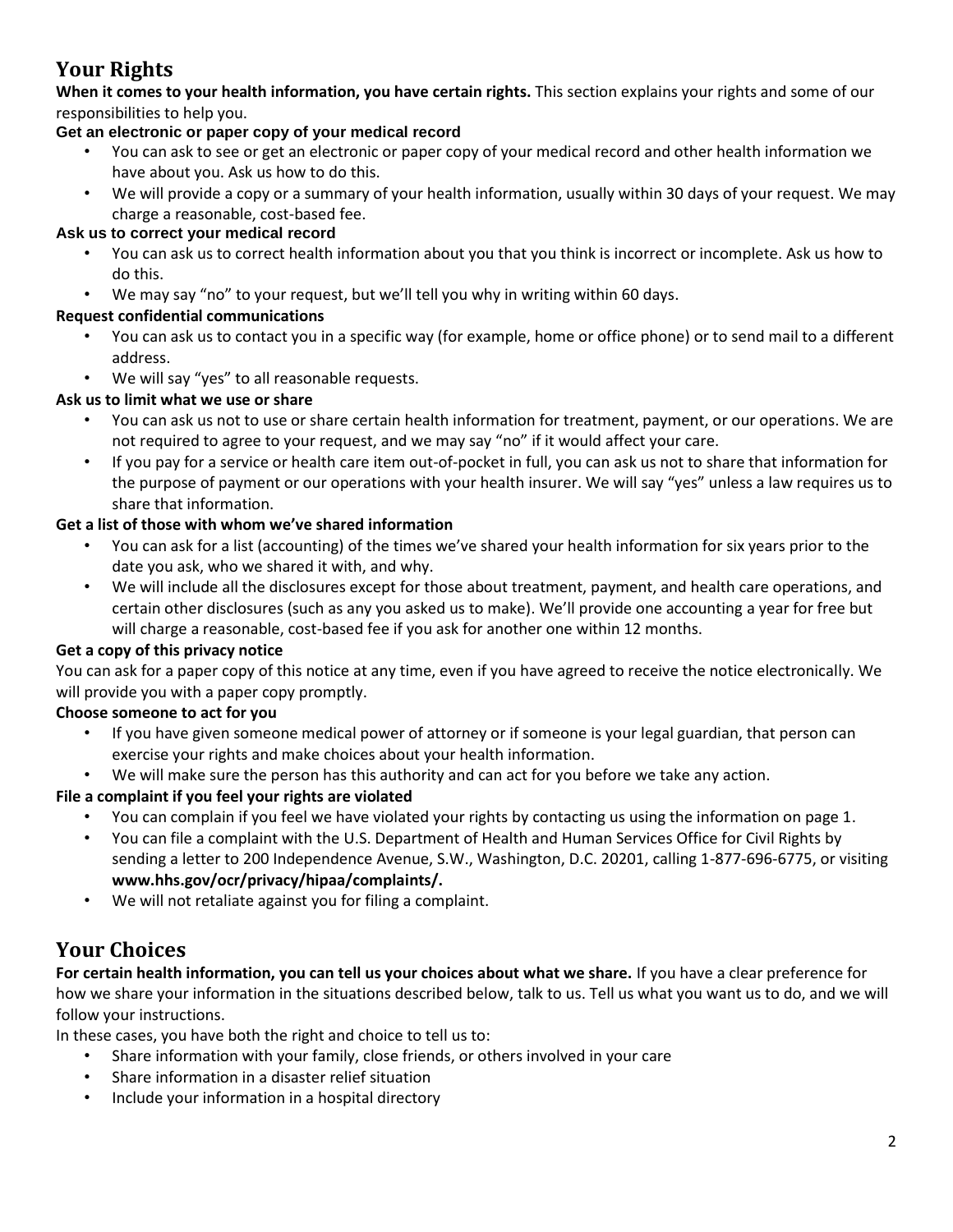*If you are not able to tell us your preference, for example if you are unconscious, we may go ahead and share your information if we believe it is in your best interest. We may also share your information when needed to lessen a serious and imminent threat to health or safety.*

In these cases we never share your information unless you give us written permission:

- Marketing purposes
- Sale of your information
- Most sharing of psychotherapy notes

In the case of fundraising:

• We may contact you for fundraising efforts, but you can tell us not to contact you again.

## **Our Uses and Disclosures**

## **How do we typically use or share your health information?**

We typically use or share your health information in the following ways.

#### **Treat you**

We can use your health information and share it with other professionals who are treating you.

*Example: A doctor treating you for an injury asks another doctor about your overall health condition.*

#### **Run our organization**

We can use and share your health information to run our practice, improve your care, and contact you when necessary.

*Example: We use health information about you to manage your treatment and services.* 

#### **Bill for your services**

We can use and share your health information to bill and get payment from health plans or other entities. *Example: We give information about you to your health insurance plan so it will pay for your services.* 

## **How else can we use or share your health information?**

We are allowed or required to share your information in other ways – usually in ways that contribute to the public good, such as public health and research. We have to meet many conditions in the law before we can share your information for these purposes. For more information see: [www.hhs.gov/ocr/privacy/hipaa/understanding/consumers/index.html](http://www.hhs.gov/ocr/privacy/hipaa/understanding/consumers/index.html)**.**

### **Help with public health and safety issues**

We can share health information about you for certain situations such as:

- Preventing disease
- Helping with product recalls
- Reporting adverse reactions to medications
- Reporting suspected abuse, neglect, or domestic violence
- Preventing or reducing a serious threat to anyone's health or safety

#### **Do research**

We can use or share your information for health research.

#### **Comply with the law**

We will share information about you if state or federal laws require it, including with the Department of Health and Human Services if it wants to see that we're complying with federal privacy law.

#### **Respond to organ and tissue donation requests**

We can share health information about you with organ procurement organizations.

#### **Work with a medical examiner or funeral director**

We can share health information with a coroner, medical examiner, or funeral director when an individual dies.

### **Address workers' compensation, law enforcement, and other government requests**

We can use or share health information about you:

- For workers' compensation claims
- For law enforcement purposes or with a law enforcement official
- With health oversight agencies for activities authorized by law
- For special government functions such as military, national security, and presidential protective services

#### **Respond to lawsuits and legal actions**